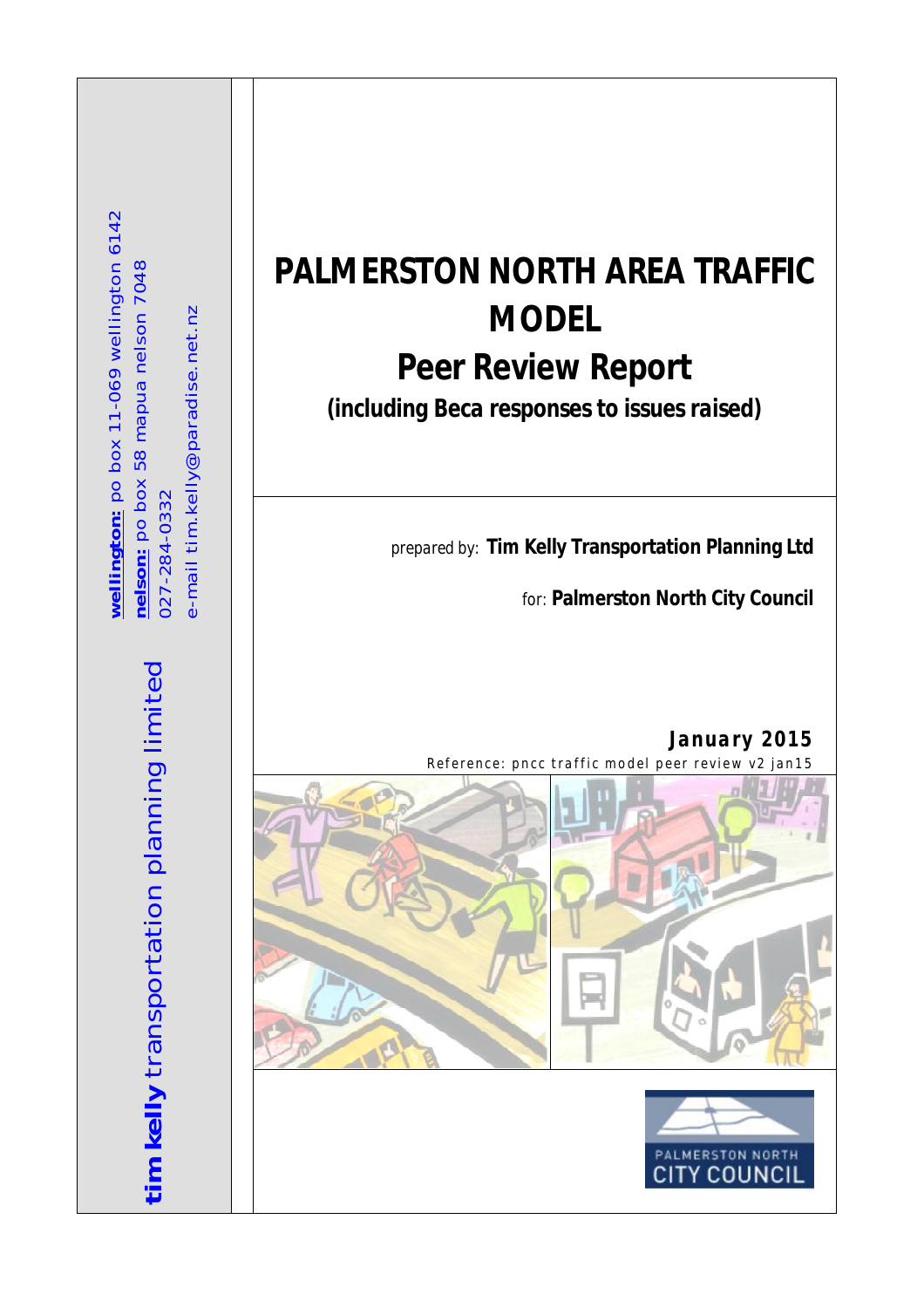### **Contents**

| 1              |     |  |  |  |  |  |
|----------------|-----|--|--|--|--|--|
|                | 1.1 |  |  |  |  |  |
|                | 1.2 |  |  |  |  |  |
| $\overline{2}$ |     |  |  |  |  |  |
| 3              |     |  |  |  |  |  |
| 4              |     |  |  |  |  |  |
|                | 4.1 |  |  |  |  |  |
|                | 4.2 |  |  |  |  |  |
|                | 4.3 |  |  |  |  |  |
|                | 4.4 |  |  |  |  |  |
|                | 4.5 |  |  |  |  |  |
|                | 4.6 |  |  |  |  |  |
|                | 4.7 |  |  |  |  |  |
|                | 4.8 |  |  |  |  |  |
| 5              |     |  |  |  |  |  |
| 6              |     |  |  |  |  |  |
| 7              |     |  |  |  |  |  |
| 8              |     |  |  |  |  |  |
| 9              |     |  |  |  |  |  |
|                | 9.1 |  |  |  |  |  |
|                | 9.2 |  |  |  |  |  |
|                | 9.3 |  |  |  |  |  |
|                | 9.4 |  |  |  |  |  |
| 10             |     |  |  |  |  |  |

### **Version Control**

| Report<br><b>Version</b> | Date Issued | Change(s)                                                                |
|--------------------------|-------------|--------------------------------------------------------------------------|
|                          | 28 Nov 14   |                                                                          |
| v2                       | 26 Jan 15   | final recommendations table updated with Beca responses to issues raised |

 $\mathbf{i}$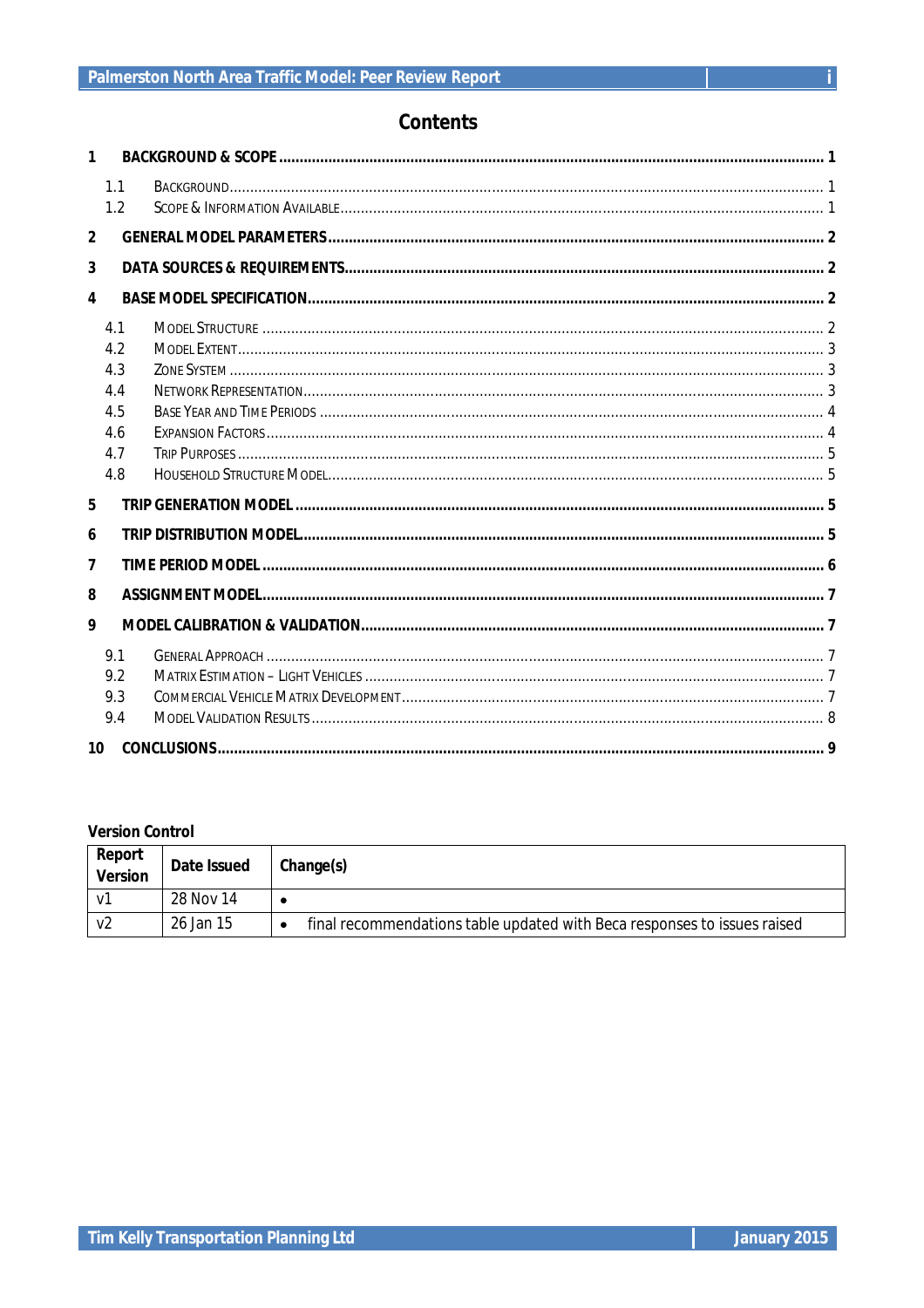### **1 Background & Scope**

### **1.1 Background**

In common with all larger urban areas in New Zealand, the Palmerston North City Council (PNCC) uses modelling techniques to quantify the effects of specific developments, plan changes and policies upon the operation of the transportation network.

Until recently, PNCC used a model for this purpose which was originally developed in the early 1990's using the TModel2 software. The model was updated in 2002 using land use data from the 2001 census and since this time has formed the basis of several studies, including the development of the Palmerston North Transportation Management Plan. The model was further updated in 2007 using data from the 2006 census.

This model had a number of limitations, primarily an inability to simulate conditions outside of a weekday evening peak period and the treatment of commercial vehicle movements as non-home based vehicles. Furthermore, the underlying demographic information upon which the model was based was dated.

For these reasons, PNCC took an opportunity created by the March 2013 census to develop a new traffic model, to fully reflect the changing demography of the district. A modelling contract was advertised in late 2013 and subsequently awarded to Beca Ltd.

The model has been progressively developed, initially with the preparation of a base-year model for a 2013 weekday period.

#### **1.2 Scope & Information Available**

This document presents a review of the base-year model validation.

The information available to this review includes:

- Palmerston North Area Traffic Model Model Development and Validation Report. Revision A, 6 August 2014;
- Email from Alan Kerr of Beca Ltd, dated 9 October 2014, with responses to comments which had been raised in relation to the report above;
- Palmerston North Area Traffic Model Model Development and Validation Report. Revision B, 5 November 2014 $^1$ ; and
- a discussion with the Beca modelling team at a workshop held on 12 November 2014.

For ease of reference, the section headings of this document broadly follow those of the Model Development and Validation Report.

 *1 (but dated 15 August 2014 on the front page)*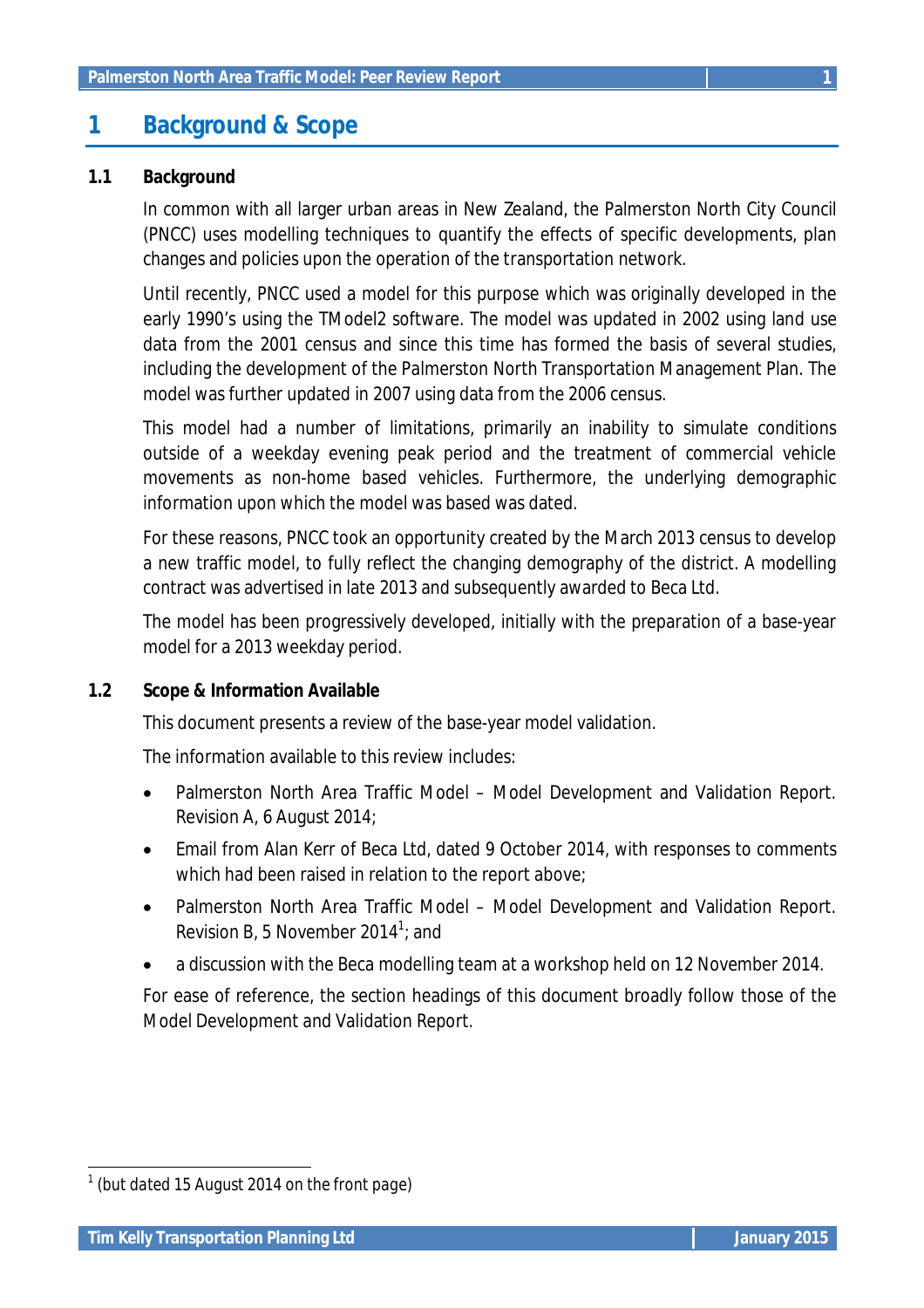### **2 General Model Parameters**

The key characteristics of the model are:

- a three-stage model (generation / distribution / assignment);
- $\bullet$  no mode split element simulation of traffic movements only;
- 212 zones covering the Palmerston North urban area and adjoining areas;
- base year of a 2013 weekday (between February and November);
- separate AM, Inter-peak and PM peak sub-models;
- separate modelling of light and heavy vehicles; and
- developed using the CUBE Voyager software.

### **3 Data Sources & Requirements**

The process by which matrices of traffic activity were developed was 'synthetic', in that there was no reliance upon the use of directly observed origin-destination information. This is now a common approach in New Zealand, avoiding any requirement for complex and potentially disruptive surveys.

Early in the model development process, it was recognised that this approach would be reliant upon the assembly of good quality information from a number of sources, most significantly census data disaggregated to meshblock level, supplemented by educational roll information and a high density of traffic counts (a number of which intentionally coincided with the 2013 census base-year).

External-external matrix movements were quantified using an innovative approach involving the recording of unique MAC addresses associated with Bluetooth devices. Electronic Road User Charge (ERUC) data was used to develop truck movement matrices.

The road network coding information was collected from a range of sources.

Journey time information has been collected for a range of representative routes across the modelled area using a 'floating car technique', a commonly used and accepted methodology.

In all cases, a range of checks have been undertaken to ensure that the data used is internally consistent.

# **4 Base Model Specification**

#### **4.1 Model Structure**

The structure of the model is summarised by a diagram, Figure 3.1. This illustrates a standard three-step model involving generation / distribution / assignment.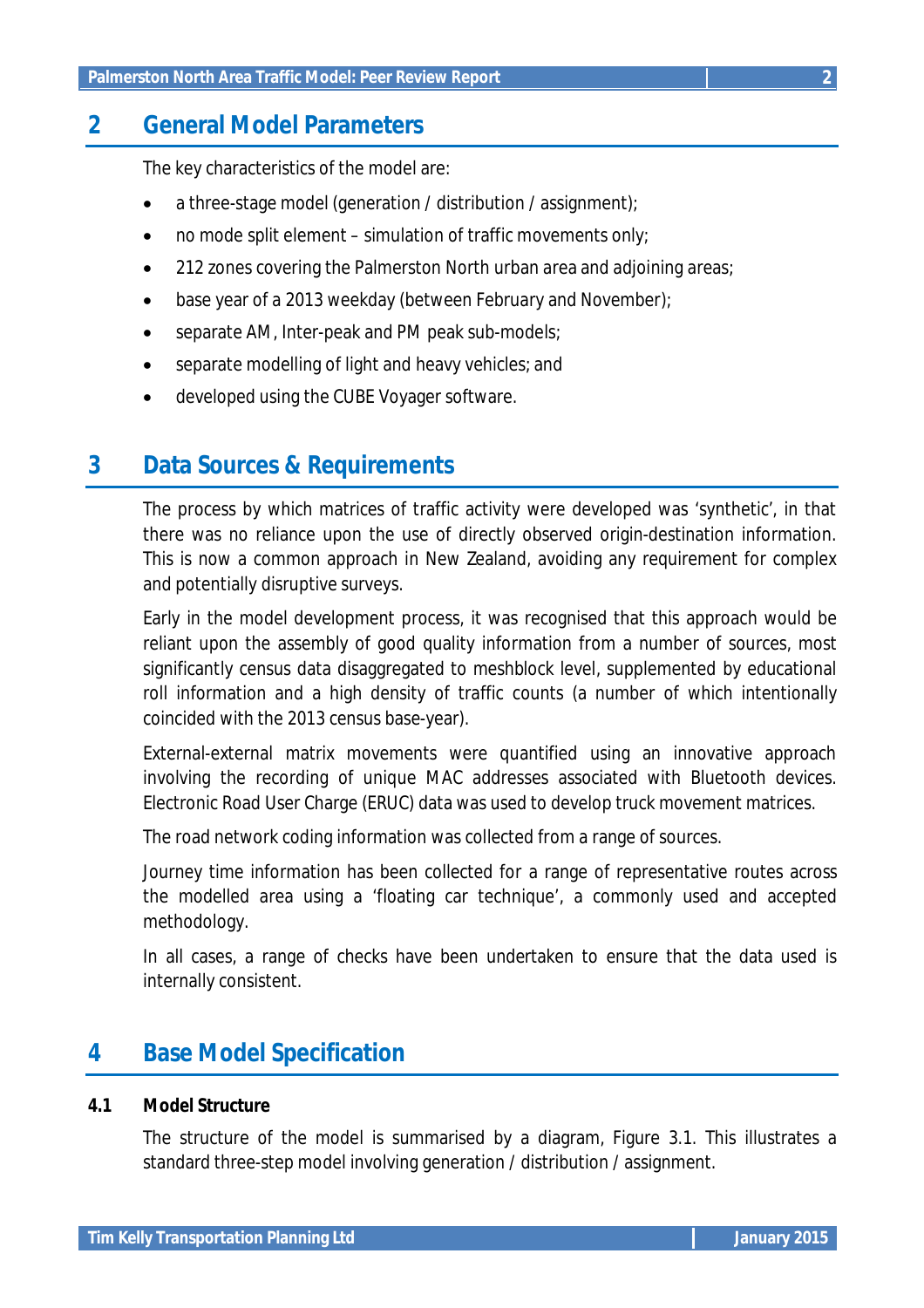The decision not to include a mode-split stage was taken during the scoping of the model contract. This was primarily because patronage rates for public transport in the Palmerston North area are low and the addition of a mode-split function would have significantly added to the complexity and cost of the model while providing little benefit in terms of functionality.

It should be noted that this does not preclude assessments of initiatives to promote the uptake of alternative modes of travel. While the model would not be able to forecast the transfer of trips from road traffic to other modes (or vice versa), it can be used to assess the effects and benefits associated with an assumed reduction (or increase) in vehicle trips on network performance.

### **4.2 Model Extent**

The geographic extent of the model was defined by the model scoping exercise. This appropriately includes the area over which significant travel occurs to and from the Palmerston North urban area. It also extends sufficiently to capture route choice decisions, for example between SH56/57 to the south-west, between SH3/SH57 and between the SH3 Manawatu Gorge, the Saddle Road and the Pahiatua Track.

### **4.3 Zone System**

The study area has been represented with a system of 200 internal and 12 external zones. The zoning system logically uses census meshblocks as its basis, with the smallest zone sizes in areas closest to the centre of the urban area, where greater definition is required.

Sensibly, external zones have been split to differentiate between local and longer distance movements, and a number of empty / spare zones provide flexibility for simulating the effects of future developments.

#### **4.4 Network Representation**

Road sections are represented as links in the model. Each link was classified into one of a number of categories depending upon its operating characteristics. The categories then define the lane-capacity and speed-flow (or volume-delay) curves, which are standard relationships successfully applied within a range of other models within NZ.

It should be noted that this categorisation is not based upon the district plan road hierarchy, although a significant degree of commonality can be expected.

*Recommendation 1: a nomenclature issue exists with the road types defined in Table 3.1. In response to an issue raised that the capacity of the 'Arterial' road type appeared low at 1,250 vehs/hour, Beca responded that higher standard arterial roads (such as Main Street and Fitzherbert Avenue) have been coded as 'Rural Low Standard' with a capacity of 1,450 vehs/hour. At the workshop on 12 November, Beca indicated that Table 3.1 would be modified to separately distinguish between 'Arterial Low Standard' and 'Arterial High Standard' road types.*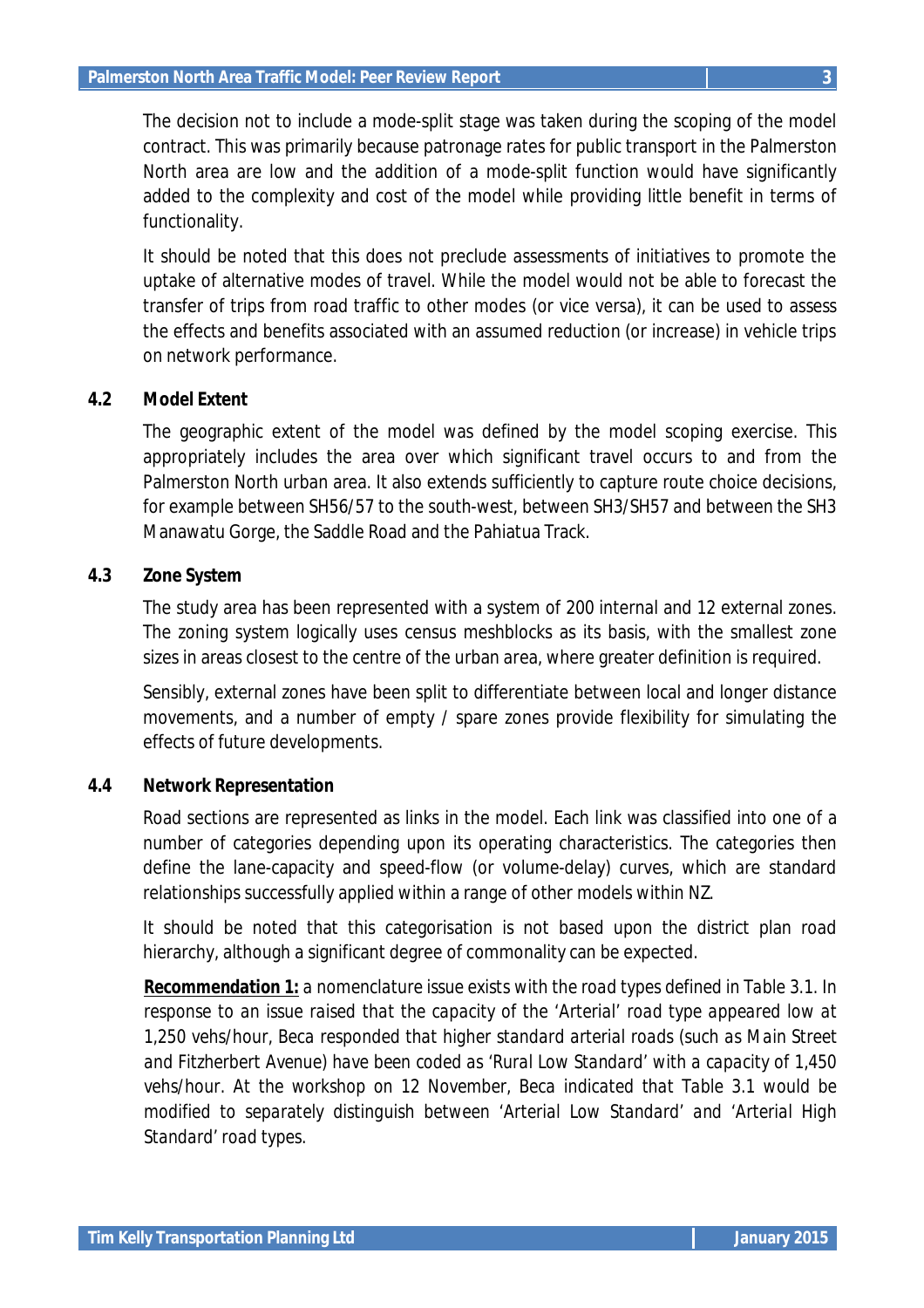As a mainly urban network, delays arise primarily at intersections rather than along the connecting links. All intersections were coded by type to simulate delay.

#### **4.5 Base Year and Time Periods**

The model development process has recognised the variability in transport activity in Palmerston North associated not only with usual seasonal effects but also the educational year. The base-model period has therefore been appropriately defined as a weekday between February and November in 2013.

Different time periods have been used for the demand and assignment aspects of the model. This is an appropriate technique which seeks to include the dominant trip types whilst properly representing the relatively short peak periods which occur in this area.

Time periods were correctly identified by reference to temporal patterns revealed by count data. Without any severe congestion in this area, such an approach is unlikely to be affected by traffic demands held up at one location appearing significantly later elsewhere in the network.

Figures 3.8 and 3.9 in the report show the process by which the peak time periods at individual count locations were reviewed to identify the overall model peak period. While the approach is clear and there is no reason to indicate that the counts would be in any way unrepresentative, the tables do not reveal the actual count sites used.

#### *Recommendation 2: identify the count locations used for Tables 3.8 & 3.9.*

An inter-peak modelled hour of 12pm-1pm was identified from the overall inter-peak period of 9.30am – 4pm. As the report notes, inter-peak volumes appear to rise progressively throughout the course of a typical day. While the selected inter-peak modelled period appears to be representative of average inter-peak conditions, no analysis has been provided to support the selection of the 12pm-1pm period, as has been done for the AM and PM peaks. Some commentary should also be provided on the extent to which the counts are directionally balanced in the 12pm-1pm period.

*Recommendation 3: provide justification for the selection of the 12pm-1pm modelled interpeak period, including a consideration of directional balance in observed counts.*

#### **4.6 Expansion Factors**

A set of expansion factors has been derived to estimate daily volumes from those for the constituent modelled periods. This has been appropriately based upon available count information and produces a formula which looks intuitively reasonable.

Importantly, the modelling team has recognised a that the application of network-wide average factors will result in potential anomalies because in practice unique factors apply to each link in the model. A plot of actual vs. estimated ADT values shows a close clustering around the y=x line, although a couple of outlier values exist which are not acknowledged or explained (for which the estimated ADT appears to be around 8,000 vpd against an actual volume of 10,000 vpd).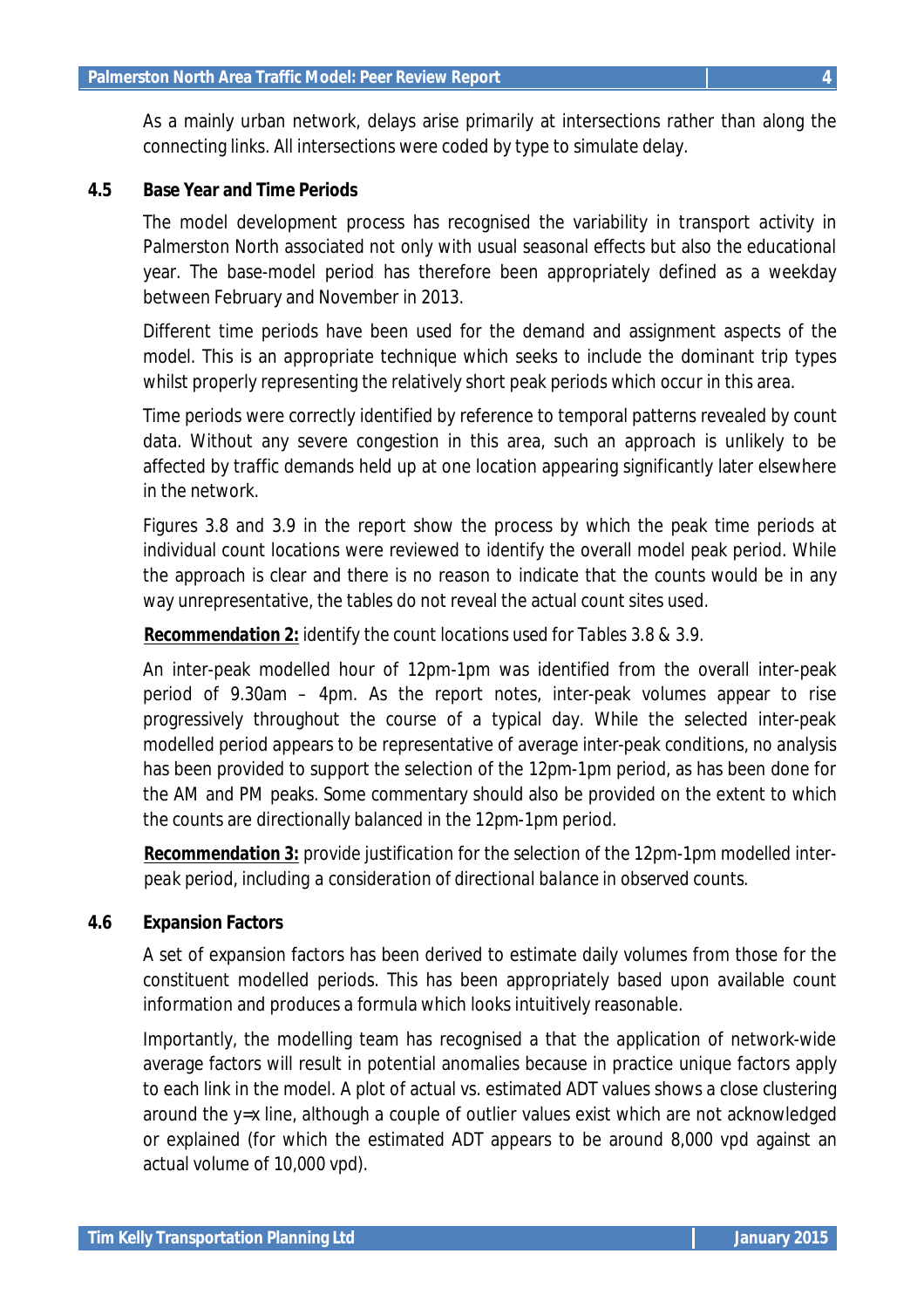*Recommendation 4: provide explanation for the two outlier values in Figure 3.10 – where are they and what is the implication, if any, of this under-estimate of ADT values?*

#### **4.7 Trip Purposes**

The adopted trip purpose segmentation is appropriate and standard for models of this type.

#### **4.8 Household Structure Model**

The disaggregation of households into four size and four car ownership categories is standard practice. A comparison of the observed and estimated household numbers in each category shows a generally good level of correlation.

### **5 Trip Generation Model**

Reference has been made to a wide range of data sources to develop the trip attraction and generation models. All of the data used and the necessary assumptions made during its processing appear reasonable.

As the report notes, the trip generation models require the total number of productions to balance the attractions and some factoring is required to achieve this. The extent of the factoring required is not specified in the report (although in an email it was suggested that this was in the range 0.96 – 1.0).

*Recommendation 5: confirm the extent of factoring required to achieve balance in total attractions and generations.*

The trip production and attraction rates appear reasonable and consistent.

The report describes how external/external and external/internal trips were derived using a combination of Bluetooth and commercial GPS data. As noted in the report, only 1% of trips are external/external.

The model development has recognised a need to address airport-related trips separately, as these would not otherwise be reliably estimated on the basis of employment statistics.

### **6 Trip Distribution Model**

The form of the distribution model is described in detail and conforms to standard practice, utilising a doubly constrained gravity model with conventional impedance and generalised cost functions.

Although the generalised costs shown in Table 5.1 do not appear unreasonable, the derivation of the unit VoT values is unclear.

*Recommendation 6: clarify source of unit VoT values adopted for generalised cost calculations.*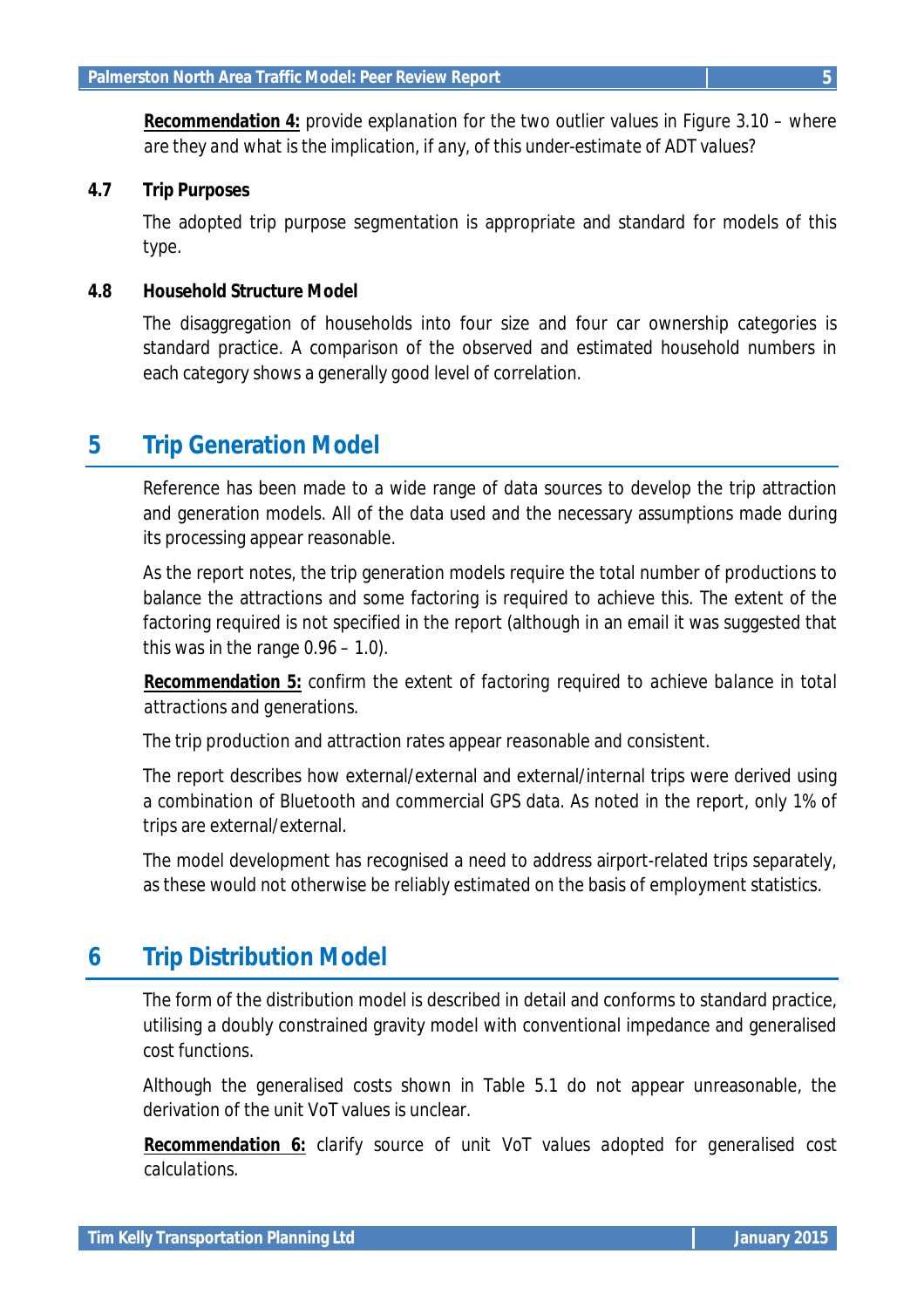The Home-Based Work (HBW) distribution model has been calibrated against the census 2013 Journey-to-Work (JTW) information, with an acknowledgement that this is reliant upon the JTW information (collected on a single day) being representative of weekday travel patterns. Charts at Figures 5.1 – 5.4 show a good match between the trip length distributions for the HBW and JTW data sets, across different area types, with only a slight tendency for the HBW data to over-state shorter trips of under 5kms.

A sector-sector comparison indicates that this arises partly because trips from the western part of the urban area (sector 3) to the CBD (sector 1) and those within Feilding (sector 10 to 10) are over-represented. Although there is a good correlation between the datasets and an overall difference of only 77 trips in a total of 30,790 (<0.3%), the report would benefit from some discussion of the larger differences shown in the lower part of Figure 5.5 and what implications this might have for the final trips matrices. The lower part of Figure 5.5 is derived by the subtraction of the JTW data from the HBW data, not the other way around as indicated in the title.

*Recommendation 7: provide some discussion regarding the larger differences between the individual sector-sector values shown by Table 5.5.*

Section 5.7 of the report describes how the sectoring system was extended to 15 sectors for the derivation of the K-factors. While this is logical, it is not clear why, for consistency, this 15-sector system was not used for the preceding sector-sector comparisons.

*Recommendation 8: adopt 15-sector system for reporting in Section 5.6 (or explain why this is not possible).*

The final adopted impedance functions in Table 5.4 appear reasonable. The report acknowledges the difficulty in the establishment of accurate values for trip purposes other than HBW but has utilised information from other models to determine appropriate values.

## **7 Time Period Model**

A standard set of procedures is described to derive and apply factors to adjust from the 24 hour trip matrices to those for peak periods and then peak hours.

Reference has been made to the time period/directional factors derived for a number of other models and the final factors applied appear reasonable.

Count data was used to derive factors between peak demand periods and the peak hours. The factors derived for the AM and PM peaks are only slightly above 0.5, suggesting that the peak hour is not much more intense than the whole two-hour period. This seems slightly surprising and it would be of interest if comparisons could be provided with the corresponding factors derived from other models.

*Recommendation 9: compare peak period to peak hour factors with those from other models as a 'reality check'.*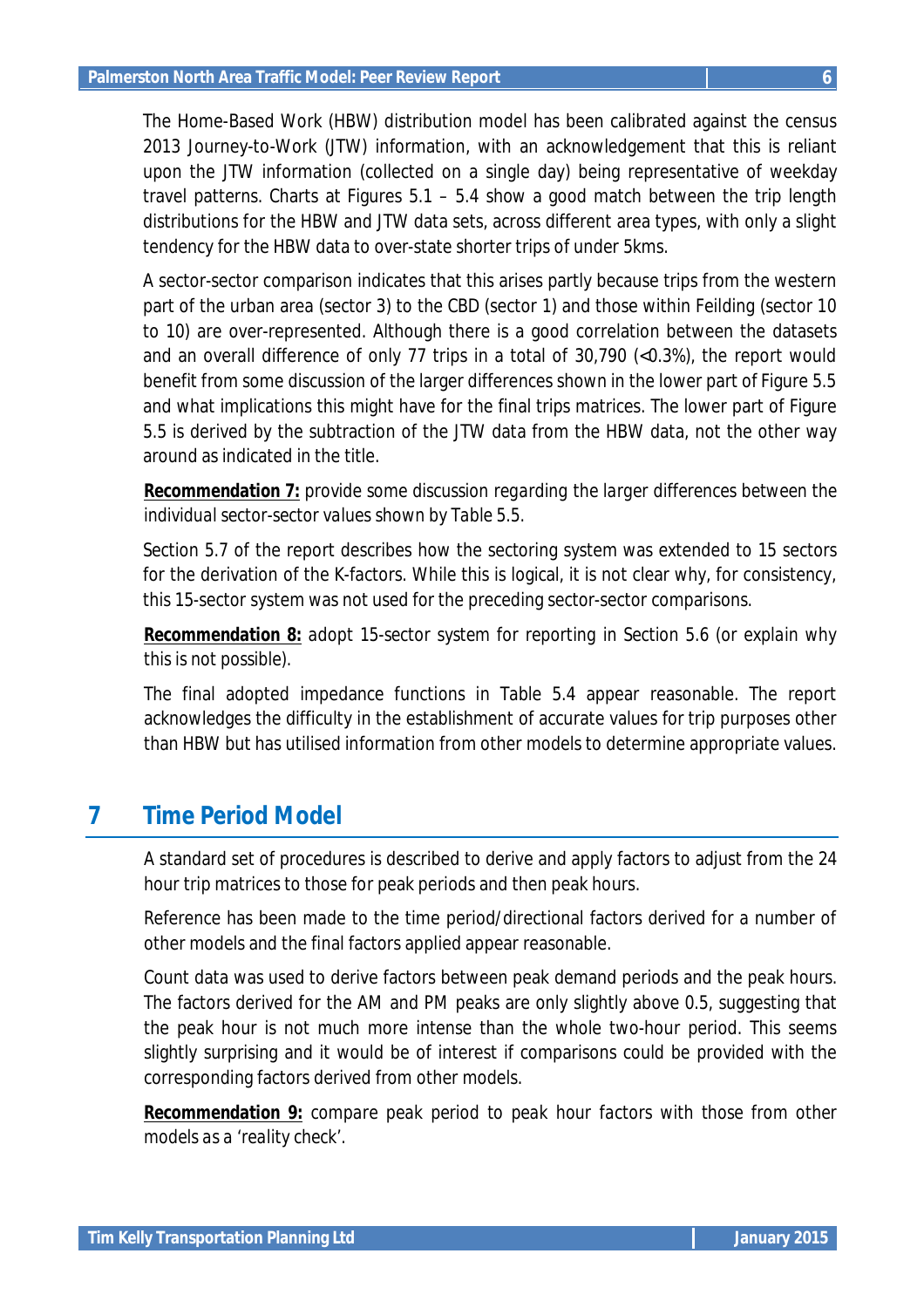### **8 Assignment Model**

The basis of the assignment methodology is described along with the calculation of the generalised cost function.

The report states that the light and heavy types are assigned separately using differing path building parameters and Table 7.1 shows different toll weights applied to the two categories. It would be helpful if some explanation was provided of how the toll weights were established and the degree to which the overall assignment is sensitive to these values.

*Recommendation 10: provide more information regarding the derivation of the toll weights applied in the generalised cost formulation.*

### **9 Model Calibration & Validation**

### **9.1 General Approach**

A systematic approach has been followed, in which the tasks involved in the calibration and validation stages have been clearly identified and separated.

### **9.2 Matrix Estimation – Light Vehicles**

All synthetic models are reliant upon a degree of matrix estimation, in which the origindestination movements are adjusted to better reflect observed counts on the street network.

Again, a systematic and closely-controlled approach has been adopted, in which the networks have been thoroughly audited first before the application of matrix estimation in stages in order to identify the optimal level of estimation which avoids excessive change to the 'prior' trip matrices.

The results presented indicate that the extent of change in the matrices is small in all three time periods, not only in terms of the overall number of trips but also the distribution of trips between different journey lengths. A very slight tendency towards an increase in shorter trips (and hence a reduction in the average trip length) is evident as a result of some infilling of movements within the central city area.

### **9.3 Commercial Vehicle Matrix Development**

Commercial vehicle GPS tracking data has been combined with a synthetic HCV matrix to generate HCV matrices. The adjustments which have been necessary as part of this process appear reasonable.

The final HCV matrices are not presented in the report – it would be useful for the final matrices to be provided in a sectored format in order to check that the pattern of movements accords with expectations.

*Recommendation 11: provide sectored HCV matrices.*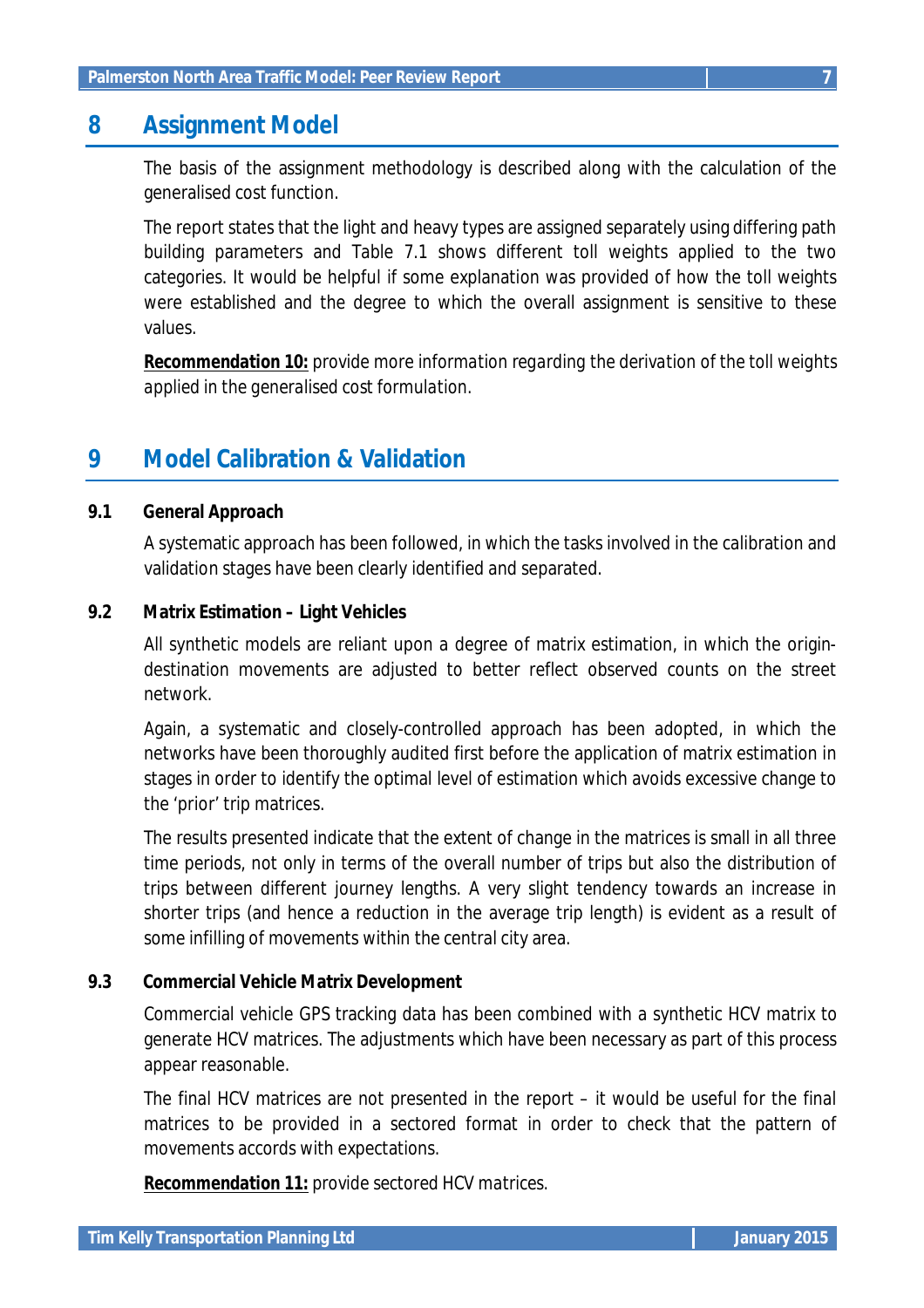#### **9.4 Model Validation Results**

Validation has been appropriately presented against the guidelines of the Economic Evaluation Manual (EEM) but also with reference to the draft guidelines prepared by the NZ Modelling User Group (NZMUGS), which are generally regarded as being more relevant.

Relevant validation criteria are presented in Table 10.1. This (and other tables) should clarify that the targets differ in terms of whether they are maximum or minimum values. For the GEH and  $R^2$  statistics, the values shown are minima (i.e. ideally to be exceeded) and for the RMSE the value specified is a maximum (i.e. ideally not to be exceeded).

### *Recommendation 12: clarify status of validation targets in tables.*

The report presents a wide range of validation statistics, differentiated by count sets and level of matrix estimation. Furthermore, recognition has been given to the differing validation criteria by model type as defined by the NZMUGS criteria.

It would be sufficient simply to demonstrate that the relevant link validation criteria for Model Type C (urban area traffic assignment model) were achieved for the 'ME' dataset (which is easily the case), although other results indicate that even without the application of any matrix estimation the (less demanding) EEM criteria would be met.

Scatterplots of observed and modelled count values show a high degree of correlation with no obvious exceptional outlier values.

Reasonable results are achieved for turn validation. As the report notes, this is a greater challenge, given the grid network in Palmerston North which means traffic may easily change route or split over a number of routes which are similar in terms of time and distance. The corresponding scatterplots reveal a number of outlier values which are only addressed collectively in the context of the overall good values of  $R^2$  which are achieved. It would be helpful if these outlier values were separately identified and addressed to provide confidence that routing issues within the grid network are likely to be the explanation (for example, the model exceeding the observed count at one location might be broadly balance by the observed count exceeding the model at another).

### *Recommendation 13: provide more information in relation to turning movement outlier values.*

The report suggests some problems associated with the quality of the travel time data collected by PNCC, and with only three survey runs on each route, there is potential for significant statistical sampling variability.

Overall, the degree of journey time validation achieved appears reasonable (as shown by the scatterplots).

It is noted that journey time validation is only presented in terms of the total time observed or modelled for each route. For longer routes, it is possible that under-estimation on one section may be cancelled out by over-estimation on another section, and for this reason the presentation of the results in the form of 'worm diagrams' (which show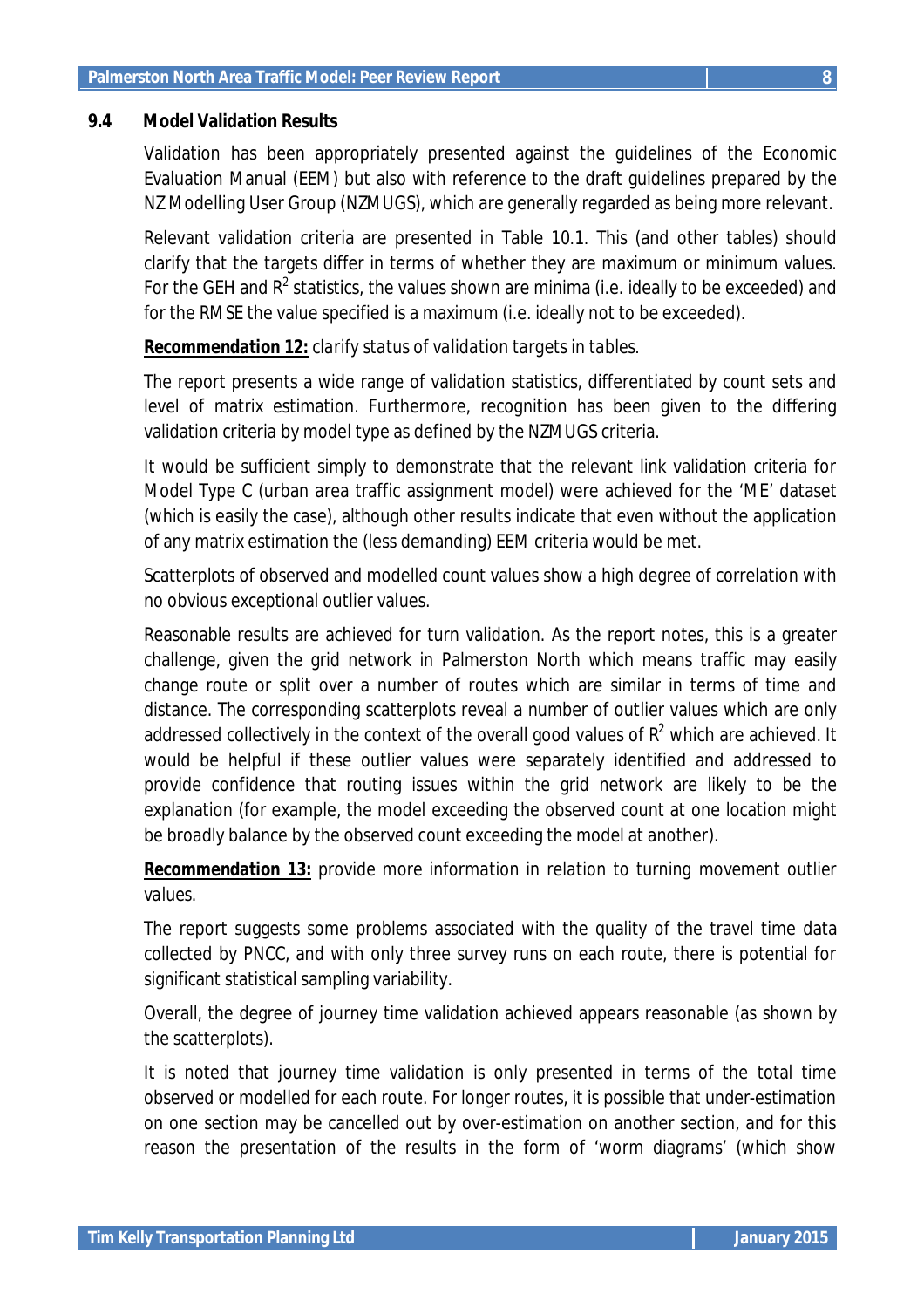cumulative time vs. cumulative distance) can be helpful to identify specific locations where modelled journey times differ significantly from observed values.

*Recommendation 14: consider presentation of journey time validation using plots showing cumulative time and distance along the longer routes.*

The report presents validation criteria for the heavy vehicle category. The degree of validation achieved is reasonable, especially when viewed in the context of the development of reliable heavy vehicle matrices being problematic in most models. A number of outlier values are identified and explained in the associated scatter plots.

A consequence of this validation is that the subsequent application of the model for the assessment of any specific projects in areas where there are a significant number of heavy vehicle movements (for example, Tremaine Avenue, NE Industrial Estate etc) may require further work to refine the underlying demands.

A brief description of the convergence statistics is provided, based upon the 'relative gap' between successive iterations of the model. The statistics presented are low, indicating that the sub-models are mathematically stable (which is likely to be partly due to the lack of any significant congestion in the modelled area).

### **10 Conclusions**

This report presents a peer review of a base-year traffic model developed for PNCC.

The process used to develop the model is consistent with industry 'best practice' and, where appropriate, has used innovative techniques (in the form of Bluetooth surveys and the use of ERUC data) to collect travel information.

The base-year model synthetic sub-models required minimal levels of matrix estimation to exceed the draft validation requirements defined by the NZMUGS. These requirements are considerably more demanding that those specified in the NZTA Economic Evaluation Manual.

The Model Development and Validation Report is clear and well structured. While this review has made a number of recommendations, these are minor and relate principally to points of clarification in the documentation.

Overall, the base-year model is well specified and can be regarded as being 'fit for purpose' for subsequent application to forecasting and specific assessments.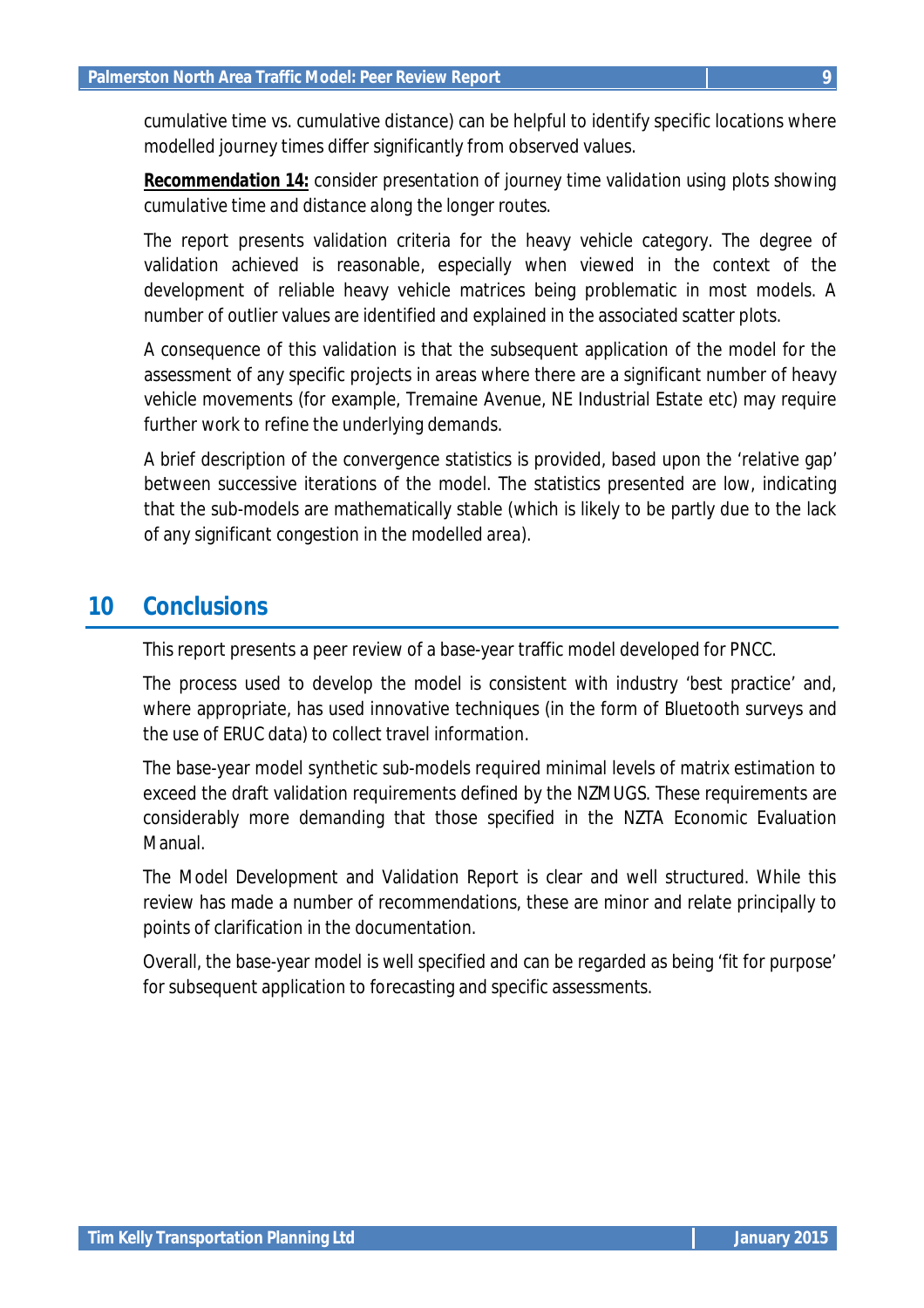| <b>ANNEXURE A: Audit Trail of Recommended Actions</b>                                                                                                                                                                                                                                                                                                                                                                                                                                                                                                                                              |                                                                                                                              |                        |  |  |  |  |
|----------------------------------------------------------------------------------------------------------------------------------------------------------------------------------------------------------------------------------------------------------------------------------------------------------------------------------------------------------------------------------------------------------------------------------------------------------------------------------------------------------------------------------------------------------------------------------------------------|------------------------------------------------------------------------------------------------------------------------------|------------------------|--|--|--|--|
| <b>Recommendation #</b>                                                                                                                                                                                                                                                                                                                                                                                                                                                                                                                                                                            | Beca Response (15 Jan 2015)                                                                                                  | Action(s) / Comment(s) |  |  |  |  |
| Recommendation 1: a nomenclature issue exists with<br>the road types defined in Table 3.1. In response to an<br>issue raised that the capacity of the 'Arterial' road type<br>appeared low at 1,250 vehs/hour, Beca responded that<br>higher standard arterial roads (such as Main Street and<br>Fitzherbert Avenue) have been coded as 'Rural Low<br>Standard' with a capacity of 1,450 vehs/hour. At the<br>workshop on 12 November, Beca indicated that Table<br>3.1 would be modified to separately distinguish<br>between 'Arterial Low Standard' and 'Arterial High<br>Standard' road types. | Table 3.1 has been updated in the revised<br>version.                                                                        | None                   |  |  |  |  |
| <b>Recommendation 2:</b> identify the count locations used<br>for Tables 3.8 & 3.9.                                                                                                                                                                                                                                                                                                                                                                                                                                                                                                                | Figure 2.1 has been updated in the revised<br>version.                                                                       | None                   |  |  |  |  |
| <b>Recommendation 3:</b> provide justification for the<br>selection of the 12pm-1pm modelled inter-peak period,<br>including a consideration of directional balance in<br>observed counts.                                                                                                                                                                                                                                                                                                                                                                                                         | Included in the revised report (text has been<br>expanded at page 18).                                                       | None                   |  |  |  |  |
| Recommendation 4: provide explanation for the two<br>outlier values in Figure 3.10 - where are they and what<br>is the implication, if any, of this under-estimate of ADT<br>values?                                                                                                                                                                                                                                                                                                                                                                                                               | Provided in the revised report. (Figure 3-10<br>now explicitly identifies these outliers which<br>are explained in the text. | None                   |  |  |  |  |
| <b>Recommendation 5:</b> confirm the extent of factoring<br>required to achieve balance in total attractions and                                                                                                                                                                                                                                                                                                                                                                                                                                                                                   | Table 4.3 (adjustment factors) is provided in<br>the revised report.                                                         | None                   |  |  |  |  |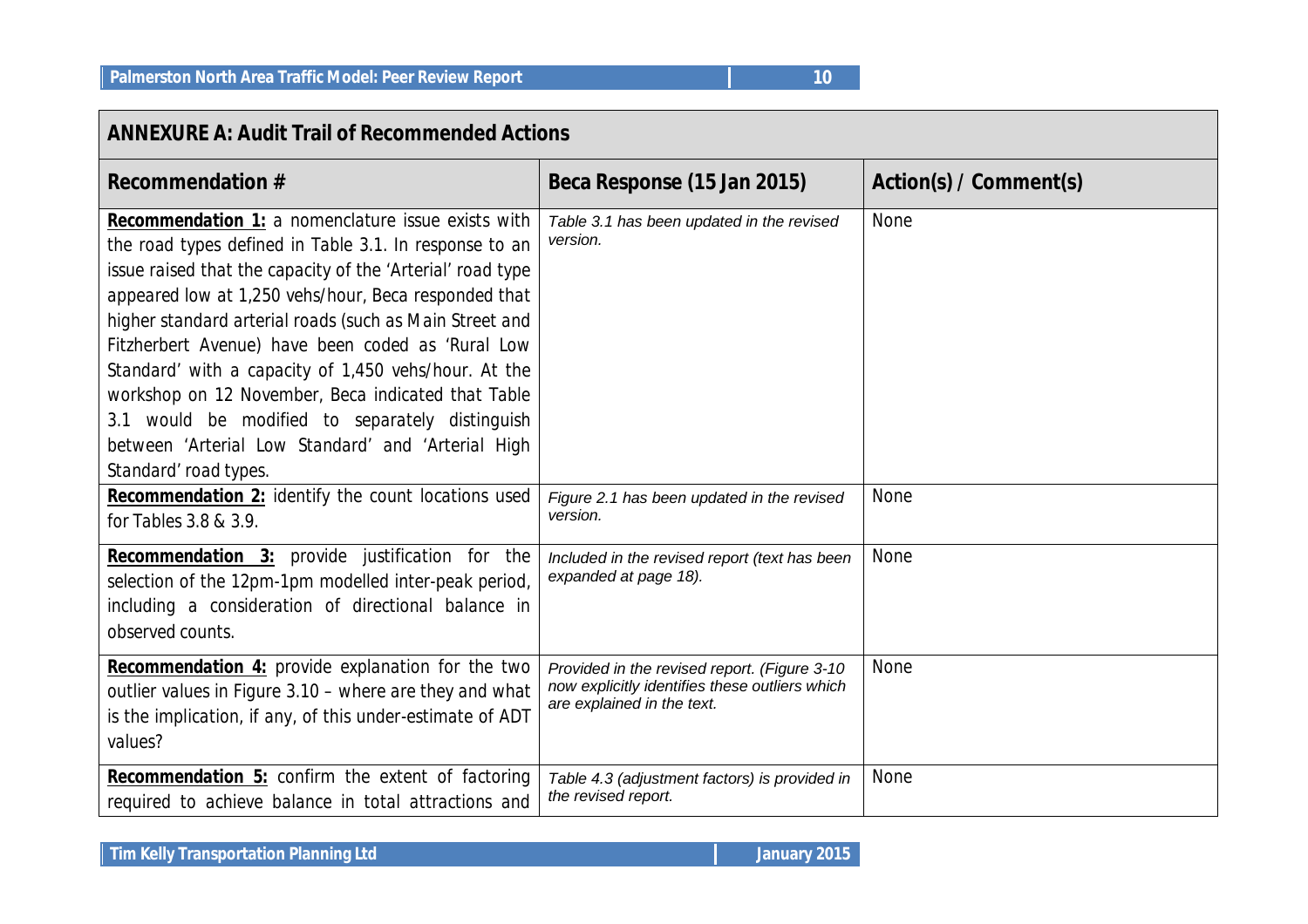### **ANNEXURE A: Audit Trail of Recommended Actions**

| <b>Recommendation #</b>                                                                                                                                  | Beca Response (15 Jan 2015)                                                                                                                                                                                                                                                                                                                                                                                                                                                                               | Action(s) / Comment(s)                                                                                                                                                                                                                      |  |  |  |
|----------------------------------------------------------------------------------------------------------------------------------------------------------|-----------------------------------------------------------------------------------------------------------------------------------------------------------------------------------------------------------------------------------------------------------------------------------------------------------------------------------------------------------------------------------------------------------------------------------------------------------------------------------------------------------|---------------------------------------------------------------------------------------------------------------------------------------------------------------------------------------------------------------------------------------------|--|--|--|
| generations.                                                                                                                                             |                                                                                                                                                                                                                                                                                                                                                                                                                                                                                                           |                                                                                                                                                                                                                                             |  |  |  |
| Recommendation 6: clarify source of unit VoT values<br>adopted for generalised cost calculations.                                                        | As stated in the report, VoT values (\$/hr)<br>were adopted from the HBC model where<br>the Penlink Toll model was recently<br>developed. These VoT values are also very<br>similar to the Route K toll model.                                                                                                                                                                                                                                                                                            | Cannot locate reference in report but<br>explanation is OK                                                                                                                                                                                  |  |  |  |
| <b>Recommendation 7:</b> provide some discussion regarding<br>the larger differences between the individual sector-<br>sector values shown by Table 5.5. | Comments are provided for Figure 5.5 in the<br>revised report                                                                                                                                                                                                                                                                                                                                                                                                                                             | Values in the HBW table (and so also the<br>differences table, now HBW-JTW) have<br>changed from previous report - this<br>suggests some changes to the model itself<br>(rather than just the reporting). Explanation<br>added which is OK. |  |  |  |
| <b>Recommendation 8:</b> adopt 15-sector system for<br>reporting in Section 5.6 (or explain why this is not<br>possible).                                | As stated in the report, a 15 sector system<br>was developed for the K factors after the<br>analysis of JTW vs HBW comparison. For<br>consistency, Section 5.6 has been updated<br>with the 15 sector system in the revised<br>report.                                                                                                                                                                                                                                                                    | None                                                                                                                                                                                                                                        |  |  |  |
| <b>Recommendation 9:</b> compare peak period to peak hour<br>factors with those from other models as a 'reality<br>check'.                               | TTM and Rodney models are average hour<br>models and Auckland is a two hour model.<br>Hence direct comparison to other models<br>could not be made. Peak factors<br>(AM=0.5578 and PM=0.544) were derived<br>from the actual count data from Palmerston<br>North. We acknowledge that individual (e.g.<br>Linton, university, work, school) activity<br>peaks could be a lot higher but when they<br>are combined across the whole peak hour,<br>we consider that the peaking effect would be<br>reduced. | <b>None</b>                                                                                                                                                                                                                                 |  |  |  |

**Tim Kelly Transportation Planning Ltd January 2015**